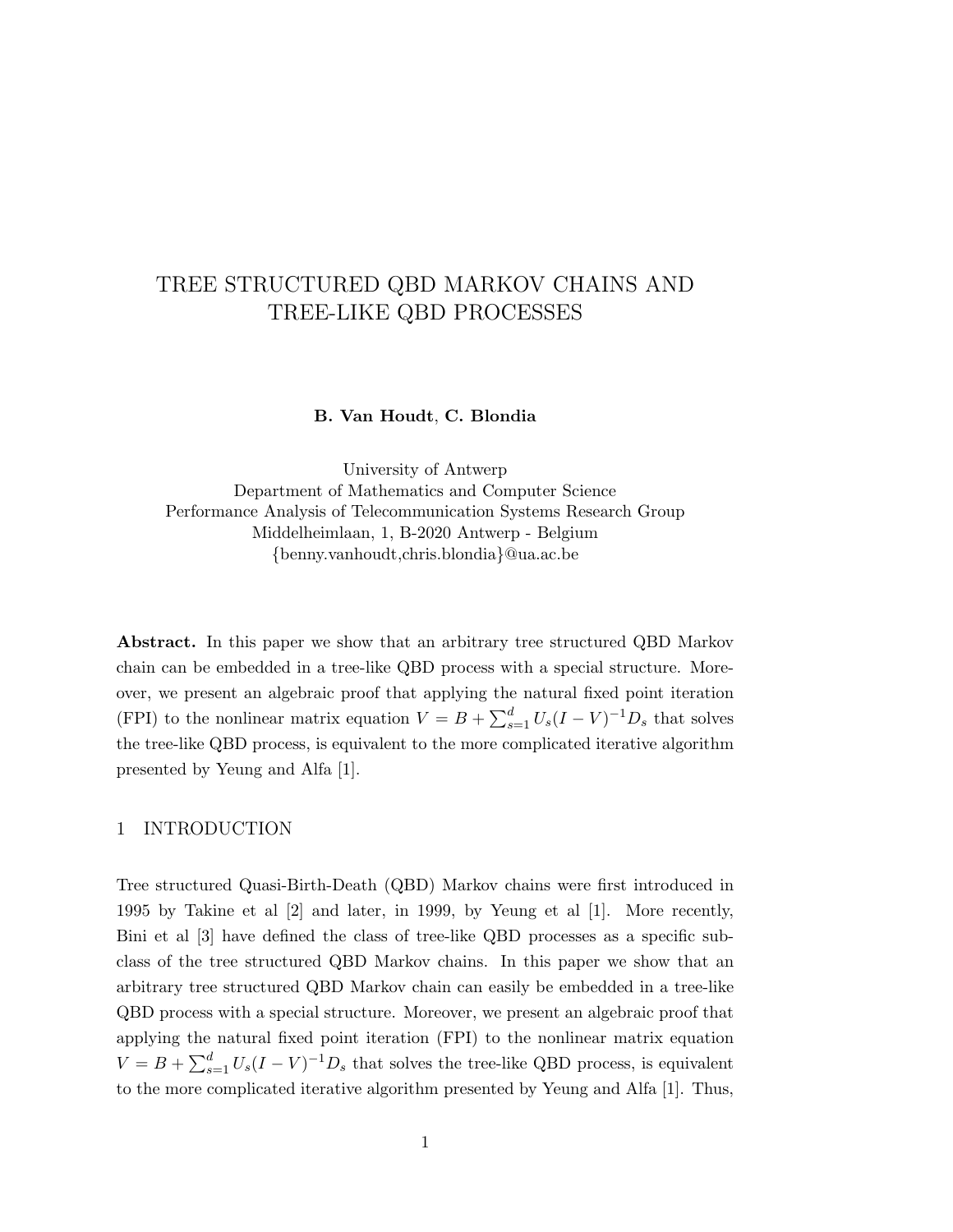Eqs.  $(22)$ ,  $(23)$ ,  $(28)$  and  $(29)$  presented in  $[1]$  are equivalent to calculating the inverse of a matrix. Apart from the FPI method, Bini, Latouche and Meini [3] have developed two more iterative algorithms for the solution of tree-like QBD processes. When combined with the construction presented in this paper, they can be used to solve any tree structured QBD Markov process.

In the past few years, tree structured QBD Markov chains have been shown to be useful in solving preemptive and non-preemptive single server queues with a LCFS service discipline that serves customers of different types, where each type has a different service requirement [2, 1, 4, 5]. Tree structured QBD Markov chains have also been used to evaluate conflict resolution algorithms of the Capetanakis-Tsybakov-Mikhailov-Vvedenskaya (CTMV) type [6, 7].

# 2 MARKOV CHAIN OF QUASI-BIRTH-DEATH TYPE WITH A TREE STRUCTURE - A REVIEW

Let us briefly describe a tree structured Quasi-Birth-Death (QBD) Markov chain. This type of Markov chain was first introduced in Takine et al [2] and Yeung, et al [1]. Consider a discrete time bivariate Markov chain  $\{(X_t, N_t), t \geq 0\}$  in which the values of  $X_t$  are represented by nodes of a d-ary tree, and where  $N_t$  takes integer values between 1 and m.  $X_t$  is referred to as the node and  $N_t$  as the auxiliary variable of the Markov chain at time  $t$ . A description of the transitions of the Markov chain is given below.

A d-ary tree is a tree for which each node has d children. The root node is denoted as ∅. The remaining nodes are denoted as strings of integers, with each integer between 1 and d. For instance, the k-th child of the root node is represented by  $k$ , the l-th child of the node  $k$  is represented by  $kl$ , and so on. Throughout this paper we use lower case letters to represent integers and upper case letters to represent strings of integers when referring to nodes of the tree. We use  $+$  to denote concatenation on the right. For example, if  $J = k_1 k_2 k_3$ , then  $J + k = k_1 k_2 k_3 k$ .

The Markov chain  $(X_t, N_t)$  is called a Markov chain of the QBD-type with a tree structure if at each step the chain can only make transitions from a node to its parent, children of its parent, or to its children. Moreover, if the chain is in state  $(J + k, i)$  at time t, then the state at time  $t + 1$  is determined as follows:

1. 
$$
(J, j)
$$
 with probability  $d_k^{i,j}, k = 1, ..., d$ ,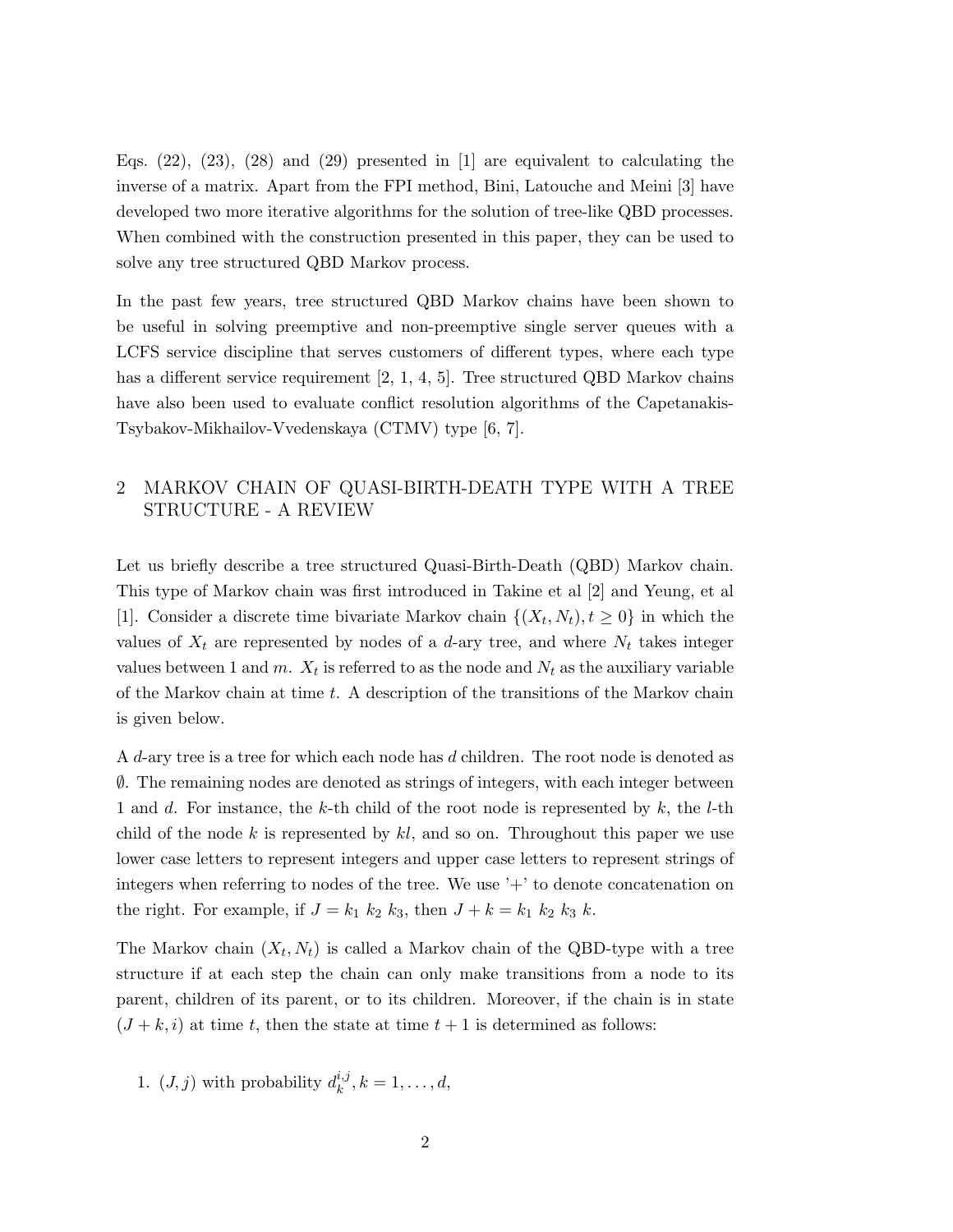2.  $(J + s, j)$  with probability  $a_{k,s}^{i,j}, k, s = 1, \ldots, d$ , 3.  $(J+ks, j)$  with probability  $u_s^{i,j}, s = 1, \ldots, d$ .

Define  $m \times m$  matrices  $D_k$ ,  $A_{k,s}$  and  $U_s$  with respective  $(i, j)$ <sup>th</sup> elements given by  $d_k^{i,j}$  $k, a_{k,s}^{i,j}$  and  $u_s^{i,j}$ . Notice that transitions from state  $(J + k, i)$  do not dependent upon J, moreover, transitions to state  $(J + ks, j)$  are also independent of k. When the Markov chain is in a state of the root node  $(J = \emptyset)$  at time t, then the state at time  $t + 1$  is determined as follows:

- 1.  $(\emptyset, j)$  with probability  $f^{i,j}$ ,
- 2.  $(k, j)$  with probability  $u_k^{i,j}$  $k^{i,j}, k = 1, \ldots, d.$

Define the  $m \times m$  matrix F with corresponding  $(i, j)^{th}$  element given by  $f^{i,j}$ . A fundamental period of a tree structured QBD Markov chain that starts in the state  $(J + k, i)$  is defined as the first passage time from the state  $(J + k, i)$  to one of the m states  $(J, j)$  for  $j = 1, \ldots, m$ .

#### 2.1 THE STATIONARY DISTRIBUTION OF THE QUEUE STRING

According to Yeung and Alfa [1] an ergodic QBD Markov chain with a tree structure has a matrix geometric stationary distribution. Define, for each string  $J$  and  $1 \leq$  $i \leq m$ 

$$
\pi(J, i) = \lim_{t \to \infty} P[(X_t, N_t) = (J, i))].
$$
\n(1)

Denote by  $\pi(J) = (\pi(J, 1), \ldots, \pi(J, m))$ . In order to calculate the  $1 \times m$  vectors  $\pi(J)$  the following three sets of  $m \times m$  matrices play an important role [1].

Let  $G_k, 0 \leq k \leq d$ , denote the matrix whose  $(i, v)^{th}$  element is the probability that the Markov chain  $(X_t, N_t)$  is in state  $(J, v)$  at the end of the fundamental period given that this period starts in state  $(J + k, i)$ . These matrices are stochastic for recurrent QBD Markov chains with a tree structure (Takine et al [2]). Let  $R_k, 0 \leq k \leq d$ , denote the matrix whose  $(i, v)^{th}$  element is the expected number of visits to  $(J+k, v)$ given that  $(X_0, N_0) = (J, i)$  before visiting node J again. Let  $V_k, 0 \leq k \leq d$ , denote the matrix whose  $(i, v)^{th}$  element is the taboo probability that starting from  $(J+k, i)$ , the chain eventually returns to a node with the same length as  $J + k$  by visiting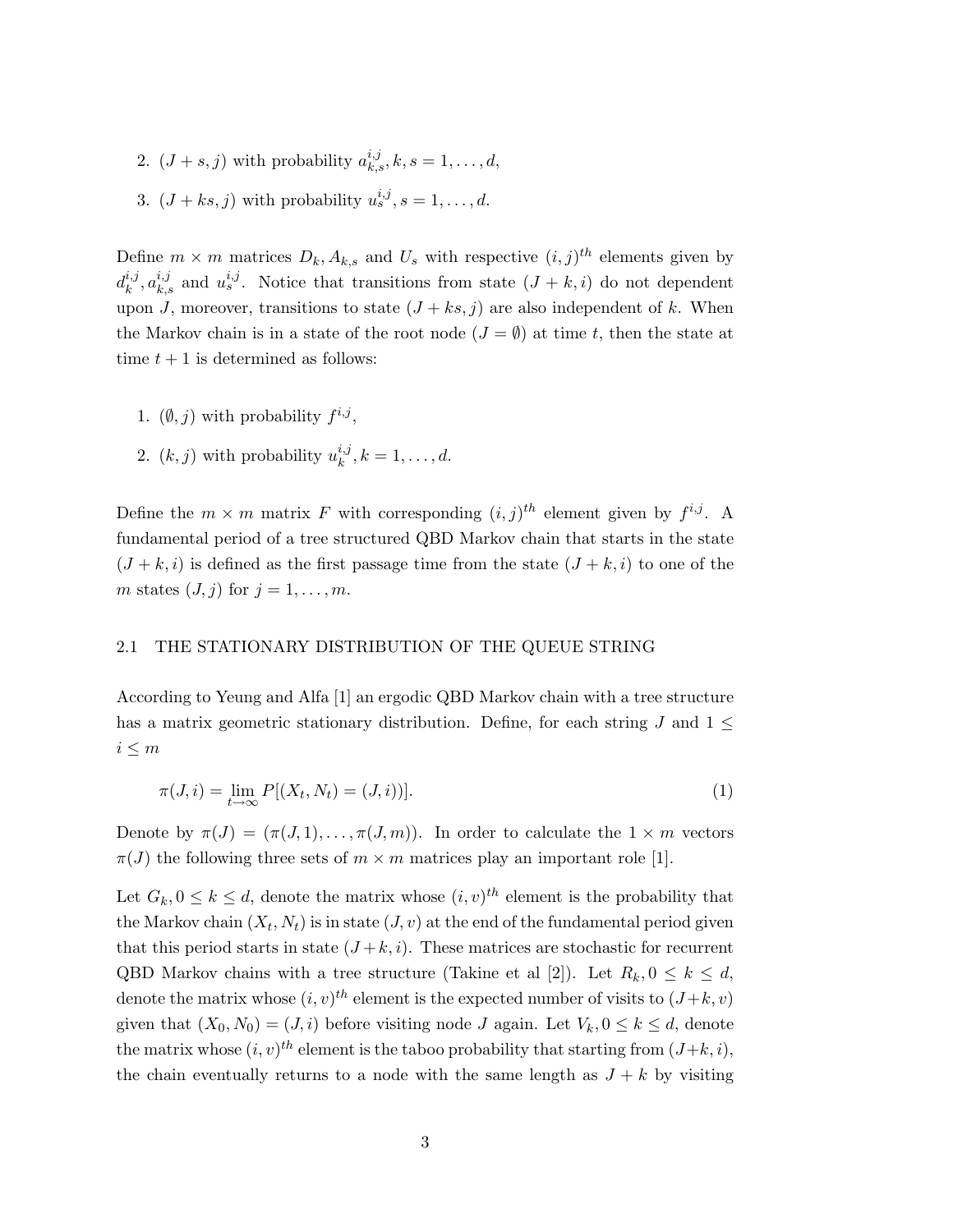$(J + k, v)$ , under the taboo of the node J and the sibling nodes of  $J + k$ , i.e., the nodes  $J + s, s \neq k$ .

Yeung and Sengupta [5, Theorem 1] have shown that the following relationship holds for the vectors  $\pi(J)$ 

$$
\pi(J+k) = \pi(J)R_k,\tag{2}
$$

where  $k = 1, \ldots, d$  and the vector  $\pi(\emptyset)$  is a left eigenvector of the matrix

$$
F + \sum_{i=1}^{d} R_i D_i.
$$
 (3)

The vector  $\pi(\emptyset)$  is normalized by

$$
\pi(\emptyset) \left( I - \sum_{i=1}^{d} R_i \right) e = 1. \tag{4}
$$

Thus, in order to obtain the steady-state probabilities  $\pi(J)$ , it suffices to determine the matrices  $R_i$  for  $i = 1, \ldots, d$ . Yeung and Alfa [1] have shown that the matrices  $R_k$  can be written as

$$
R_k = \sum_{s=1}^{d} U_s \Lambda_{s,k},\tag{5}
$$

where the  $\Lambda_{s,k}$  are  $m \times m$  matrices that can be expressed in terms of  $V_k$ , with  $k = 1, \ldots, d$ , using Eq. (7-11) by replacing all matrices of the form  $X[N]$  by X. The matrices  $V_k$  in their turn can be obtained from the following iterative formula [1, Theorem 2]:

$$
V_k[N+1] = A_{k,k} + \sum_{s=1}^d U_s \left( \sum_{u=1}^d \Lambda_{s,u}[N] D_u \right), \qquad (6)
$$

where  $V_k[0] = A_{k,k}$  and  $\Lambda_{s,u}[N]$  are  $m \times m$  matrices that are expressed in terms of the matrices  $V_1[N], \ldots, V_d[N]$  as follows:

$$
\Lambda_{k,k}[N] = T_k[N] \left[ I - \sum_{u \neq k} A_{k,u} \left( \sum_{v \neq k} \Gamma_{u,v,k}^{\text{O} \cup k}[N] \right) T_k[N] \right]^{-1}, \tag{7}
$$

and

$$
\Lambda_{k,s}[N] = T_k[N] \left[ A_{k,s} + \sum_{u \neq k,s} A_{k,u} \left( \sum_{v \neq s} \Gamma_{u,v,s}^{0 \cup s}[N] \right) \right] \Lambda_{s,s}[N], \tag{8}
$$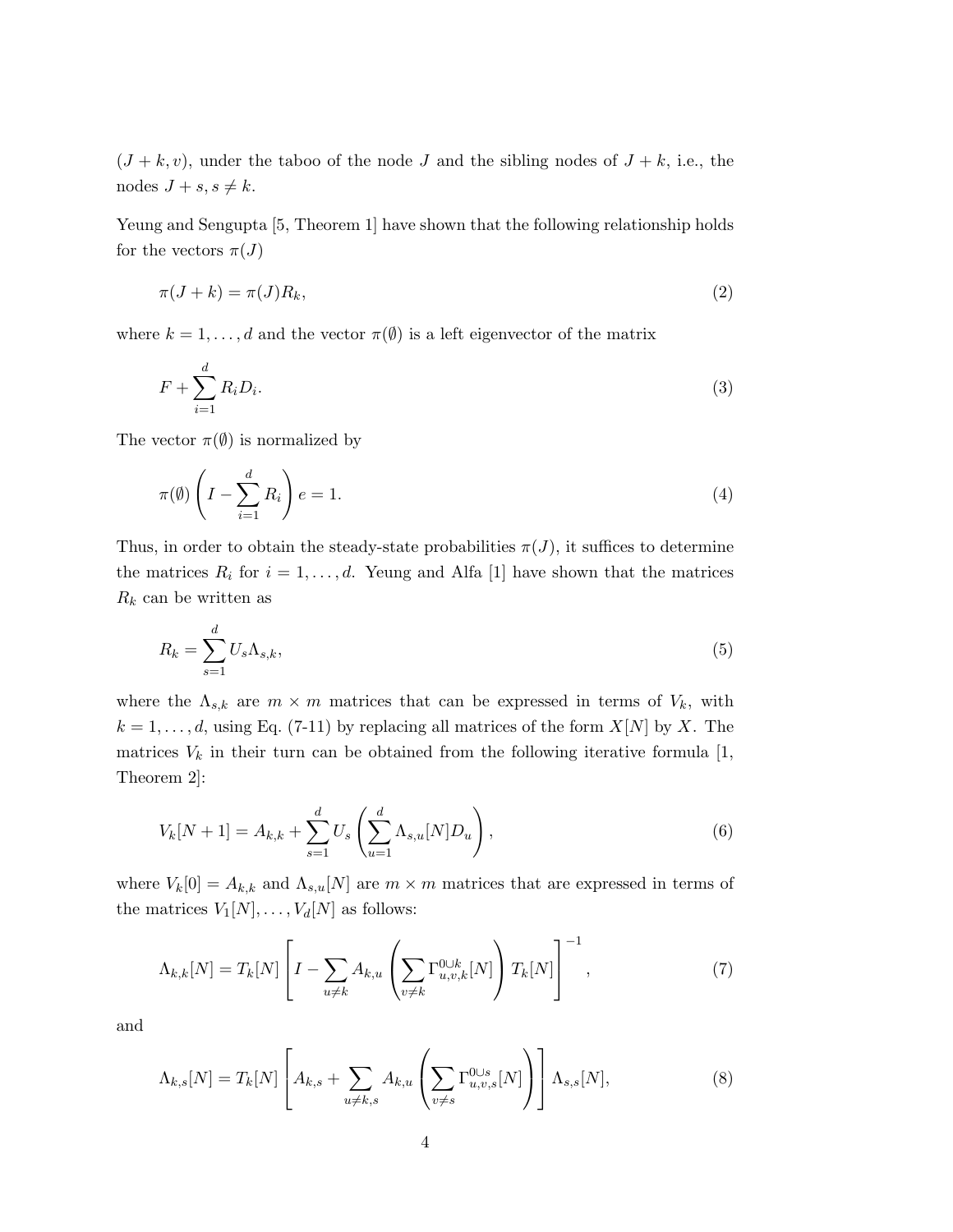for  $s \neq k$ , where the matrices  $T_k[N]$  are defined as  $(I - V_k[N])^{-1}$ , whereas the matrices  $\Gamma_{r,s,t}^{\text{O}\cup\mathcal{K}}[N]$  with  $\mathcal{K}\subseteq\{1,\ldots,d\}$ ,  $r,s\in\{1,\ldots,d\}\setminus\mathcal{K}$  and  $t\in\mathcal{K}$ , are defined as

$$
\Gamma_{r,r,s}^{\text{OUK}}[N] = T_r[N] \left[ I - \sum_{u \notin r \cup K} A_{r,u} \left( \sum_{v \notin r \cup K} \Gamma_{u,v,r}^{\text{OU}r \cup K}[N] \right) T_r[N] \right]^{-1} A_{r,s},\tag{9}
$$

and for  $t \neq r$ ,

$$
\Gamma_{r,t,s}^{\text{OUK}}[N] = T_r[N] \left[ A_{r,t} + \sum_{u \notin r \cup t \cup \mathcal{K}} A_{r,u} \left( \sum_{v \notin t \cup \mathcal{K}} \Gamma_{u,v,t}^{\text{OUtUK}}[N] \right) \right] \Gamma_{t,t,s}^{\text{OUK}}[N]. \tag{10}
$$

By repeatedly applying Eq. (9-10), all the matrices  $\Gamma_{r,s,t}^{0\cup k}[N]$  occurring in Eqs. (7) and (8) can be expressed in term of the Γ-matrices  $\Gamma_{r,r,s}^{\text{OLK}_r}[N]$ , where  $\mathcal{K}_r = \{1,\ldots,d\} \setminus \{r\}$ and  $s \in \mathcal{K}_r$ , that is,  $s \neq r$ . From Eq. (9) it follows that

$$
\Gamma_{r,r,s}^{0\cup\mathcal{K}_r}[N] = T_r[N]A_{r,s}.\tag{11}
$$

As a result, the number of Γ-matrices that need to be calculated during each iterative step is  $\sum_{s=1}^{d-1} {d \choose s}$  $s(s)(d-s)^2 \approx \frac{d^3 2^d}{8} = O(d^3 2^d)$ , where the calculation of each of these Γ-matrices requires one or more  $m \times m$  matrix products. Thus, each step requires at least  $O(m^3d^32^d)$  floating point multiplications (the exact number is a more complex function of d, but this lower bound suffices to given an idea of the complexity of these expressions). The complexity of this iterative scheme reduces significantly if the tree structured QBD Markov chain does not allow transitions between sibling nodes, that is, the matrices  $A_{k,s} = 0$  for  $k \neq s$ . Yueng and Alfa [1] have shown that, in this case, the  $\Lambda_{k,s}[N]$  matrices reduce to 0 if  $k \neq s$  and to  $T_k[N]$  for  $k = s$ . Hence, Eq. (6) reduces to

$$
V_k[N+1] = A_{k,k} + \sum_{s=1}^d U_s(I - V_s[N])^{-1}D_s.
$$
\n(12)

with  $V_k[0] = A_{k,k}$ .

It should be noted that the  $R_k$  matrices can also be obtained from the iteration

$$
R_k[N+1] = U_k + \sum_{s=1}^d R_s[N]A_{s,k} + \sum_{s=1}^d R_k[N]R_s[N]D_s,
$$
\n(13)

where  $R_k[0] = 0$ . A similar equation exists for the  $G_k$  matrices [1]. One of the advantages of Eq. (6) is that once we have obtained  $V_k$ —that is,  $\Lambda_{k,s}$ —we can calculate  $R_k$  and  $G_k$  from  $\Lambda_{k,s}$  as follows [1]

$$
G_k = \sum_{s=1}^d \Lambda_{k,s} D_s, \qquad R_k = \sum_{s=1}^d U_s \Lambda_{s,k}.
$$
\n
$$
(14)
$$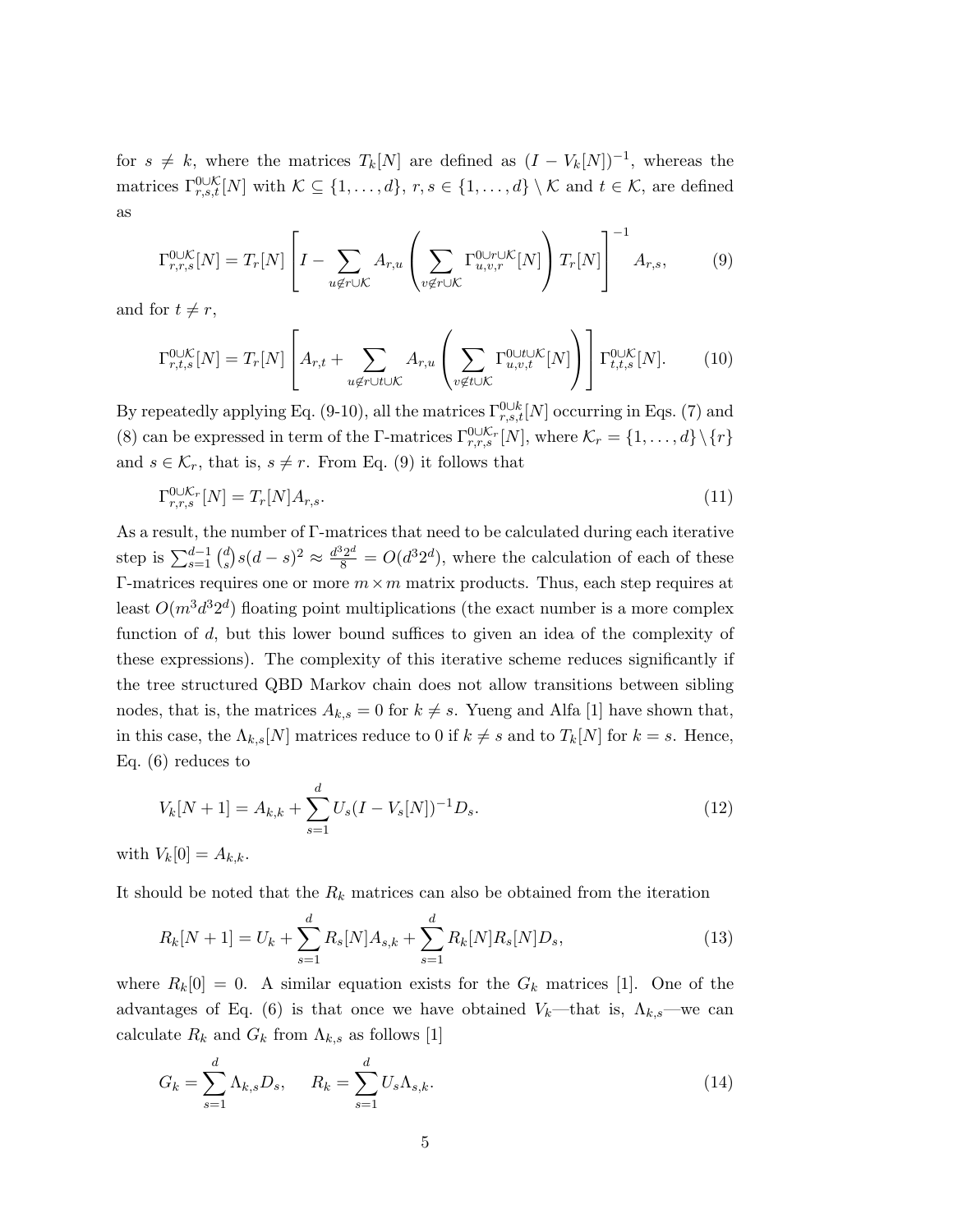The matrices  $G_k$  are not used to calculate the steady state, however, they allow us to check whether the Markov chain is positive recurrent, that is, the chain is positive recurrent if and only if the matrices  $G_k$  are stochastic [1]. For instance, in  $[6]$  we always start by checking whether the  $G_k$  matrices are stochastic and if so, we calculate—among other things—the mean delay from the steady state probabilities. Another important advantage of Eq. (6) is discussed in Section 6.

## 3 TREE-LIKE QUASI-BIRTH-DEATH PROCESSES - A REVIEW

Tree-Like QBD processes were first introduced by Bini, Latouche and Meini [3] and can be defined as a tree structured QBD Markov chain that meets a few additional requirements. First, tree-like QBD processes do not allow transitions between sibling nodes, that is,  $A_{k,s} = 0$  for  $k \neq s$ . Second, the following expression holds

$$
A_{1,1} = A_{2,2} = \ldots = A_{d,d} = B,\tag{15}
$$

for some matrix  $B$ . For tree-like QBD processes it is clear, from the probabilistic interpretation, that the matrices  $V_k$  are all identical, hence, we can drop the subscript  $k$ . The matrix V obeys the following nonlinear matrix equation

$$
V = B + \sum_{s=1}^{d} U_s (I - V)^{-1} D_s.
$$
\n(16)

Bini, Latouche and Meini [3] have introduced and compared a number of algorithms to solve this matrix equation. The natural fixed point iteration (FPI), first presented in [1], works as follows. Set  $V[0] = B$  and calculate  $V[N+1]$  as

$$
V[N+1] = B + \sum_{s=1}^{d} U_s (I - V[N])^{-1} D_s.
$$
\n(17)

The fact that  $V[N]$  converges (linearly) to V has been proven as a special case in [1, Theorem2]. In the next section we show that any tree structured QBD Markov chain can be reduced to a tree-like QBD process by means of a simple construction.

Before we proceed, let us define a tree-like QBD process with a generalized boundary condition. Such a stochastic process is characterized by the matrices  $D_k$ ,  $U_k$ ,  $B$ ,  $F$ , E,  $E_1$  and  $E_2$  and operates on the state space  $\Omega \cup \{(\Phi, i) \mid 1 \le i \le m_1\}$ , where  $\Omega$  is the state space of an ordinary tree-like QBD process. The new node  $\Phi$  is a parent node of  $\emptyset$  and transitions from  $\Phi$  to  $\Phi$ , from  $\Phi$  to  $\emptyset$  and from  $\emptyset$  to  $\Phi$ , are characterized by the  $m_1 \times m_1$  matrix E, the  $m_1 \times m$  matrix E<sub>1</sub> and the  $m \times m_1$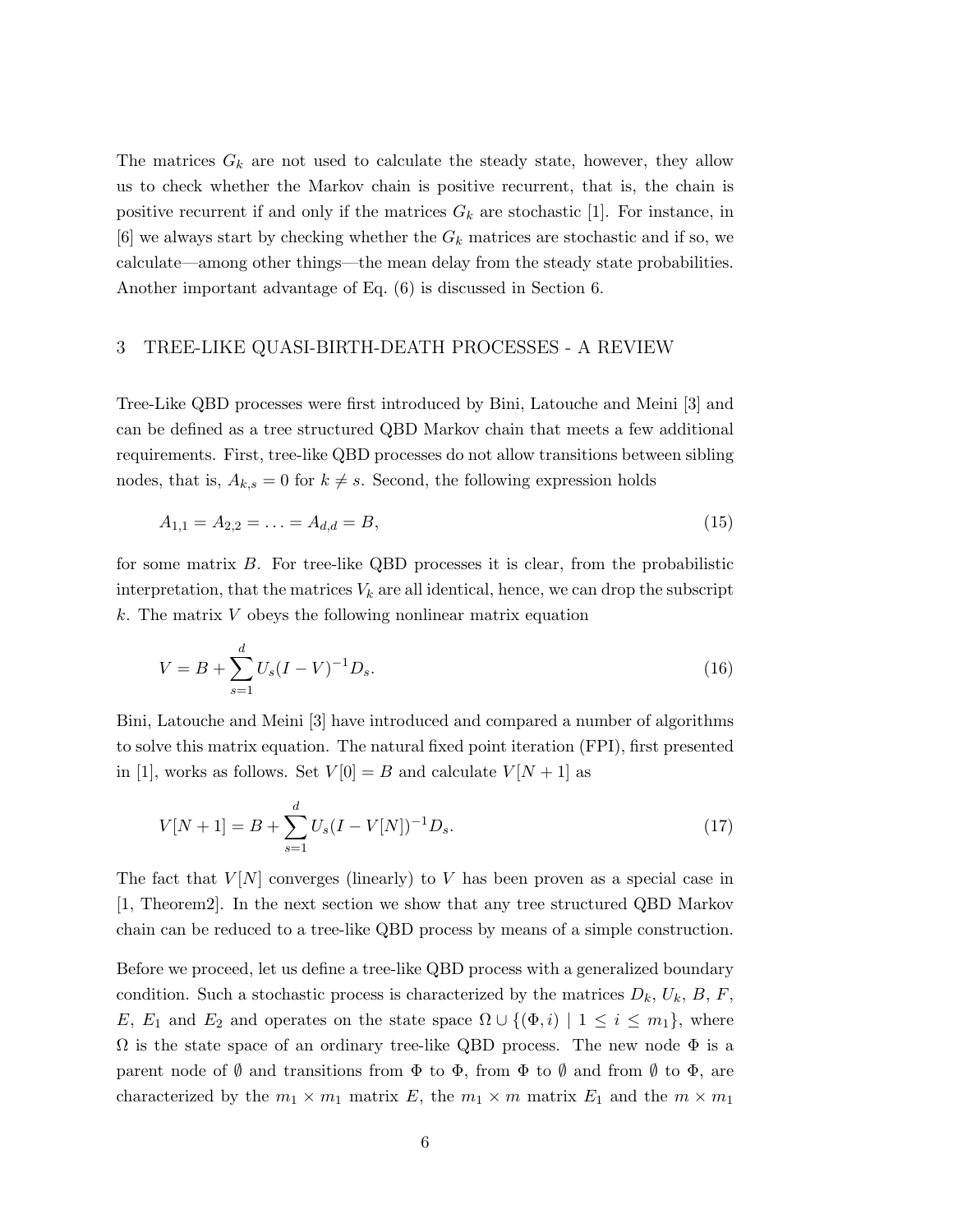matrix  $E_2$ , respectively. The other matrices  $D_k$ ,  $U_k$ ,  $B$  and  $F$  are defined as above. The main step in obtaining the stationary distribution of such a process is, obviously, still the resolution of the nonlinear equation Eq. (16).

# 4 EMBEDDING TREE STRUCTURED QBD MARKOV CHAINS IN TREE-LIKE QBD PROCESSES

The idea behind the construction used to reduce a tree structured QBD Markov chain to a tree-like QBD process, has been applied before by He and Alfa [4] and by Van Houdt and Blondia [6, 7] where it was used to reduce special tree structured Markov chains that were not of the  $GI/M/1$  type, see [5] for a definition, to a tree-like QBD process.

Consider an arbitrary tree structured QBD Markov chain  $(X_t, N_t)$ . Such a Markov chain is characterized by the  $m \times m$  matrices  $F, D_k, U_k$  and  $A_{k,s}$ , with  $k, s = 1, \ldots, d$ . First, we construct a tree-like QBD process  $(\tilde{X}_t, \tilde{N}_t)$ , with a generalized boundary condition, characterized by the  $md \times md$  matrices  $\tilde{F}, \tilde{B}, \tilde{D}_k, \tilde{U}_k$ , with  $k = 1, \ldots, d$ , an  $m \times m$  matrix  $\tilde{E}$ , an  $m \times md$  matrix  $\tilde{E}_1$  and an  $md \times m$  matrix  $\tilde{E}_2$ . The random variables  $\tilde{X}_t$  and  $\tilde{N}_t$  are defined as follows. Consider a realization  $(X_t(w), N_t(w))$ of the Markov chain  $(X_t, N_t)$ . Whenever  $(X_t(w), N_t(w))$  is of the form  $(J + k, i)$ with  $k \in \{1, ..., d\}$  and  $i \in \{1, ..., m\}$ , we define  $\tilde{X}_t(w) = J$  and  $\tilde{N}_t(w) = (k, i)$ . Otherwise, that is, if  $(X_t(w), N_t(w)) = (\emptyset, i)$  with  $i \in \{1, ..., m\}$ , we define  $\tilde{X}_t(w) =$  $\Phi$  and  $\tilde{N}_t(w) = i$ . It should be clear from its construction that  $(\tilde{X}_t, \tilde{N}_t)$  is a Markov chain that operates on the state space  $\Omega \cup \{(\Phi, i) \mid 1 \leq i \leq m\}$ , where  $\Omega$  is the state space of the Markov chain  $(X_t, N_t)$ . Moreover, the construction indicates that there exists a one-to-one mapping between both state spaces. Hence, the Markov chain  $(\tilde{X}_t, \tilde{N}_t)$  is positive recurrent if and only if  $(X_t, N_t)$  is positive recurrent and the steady state probabilities of  $(X_t, N_t)$  are easy to obtain from those of  $(\tilde{X}_t, \tilde{N}_t)$ .

Next, we consider the following three cases. First, suppose that  $(X_t, N_t)$  is in state  $(\emptyset, i)$ ; therefore,  $(\tilde{X}_t, \tilde{N}_t)$  is in state  $(\Phi, i)$ . In this case the chain  $(X_t, N_t)$  either makes a transition to state  $(\emptyset, j)$  with a probability  $F_{i,j}$  or to state  $(k, j)$  with probability  $(U_k)_{i,j}$ . Thus, the chain  $(\tilde{X}_t, \tilde{N}_t)$  makes a transition to  $(\Phi, j)$  or  $(\emptyset, (k, j))$ . As a result we have

$$
\tilde{E} = F, \qquad \tilde{E}_1 = [U_1 \ U_2 \ U_3 \ \dots \ U_d]. \tag{18}
$$

Second, suppose that  $(X_t, N_t)$  is in state  $(k, i)$ ; therefore,  $(\tilde{X}_t, \tilde{N}_t)$  is in state  $(\emptyset, (k, i))$ . Then  $(X_t, N_t)$  makes a transition to  $(\emptyset, j)$  with probability  $(D_k)_{i,j}$ , to  $(s, j)$  with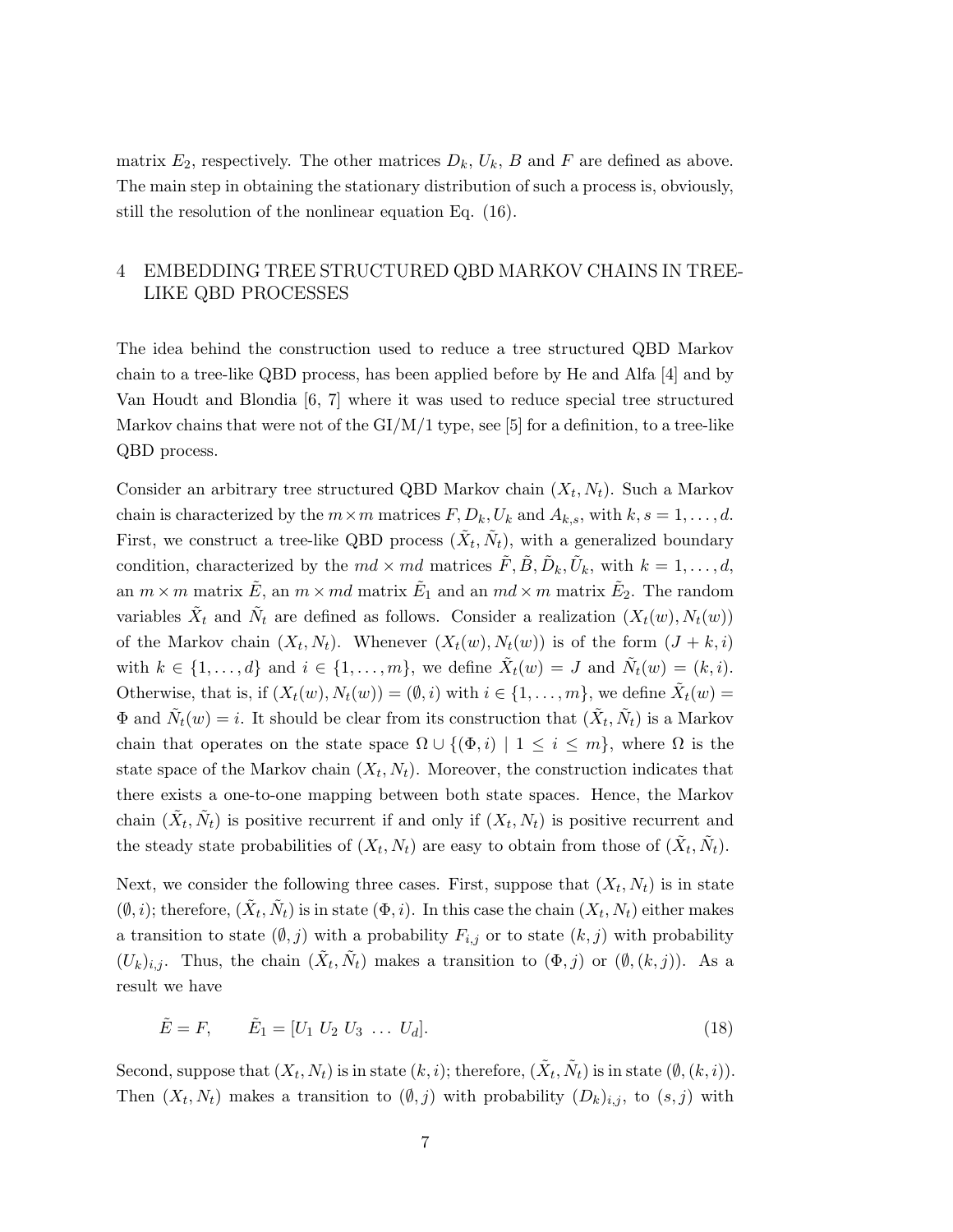probability  $(A_{k,s})_{i,j}$  or to  $(k+s,j)$  with a probability  $(U_s)_{i,j}$ . Hence,  $(\tilde{X}_t, \tilde{N}_t)$  makes a transition to  $(\Phi, j)$ , to  $(\emptyset, (s, j))$  or to  $(k, (s, j))$ . Therefore, we find that

$$
\tilde{E}_2 = \begin{bmatrix} D_1 \\ D_2 \\ \vdots \\ D_d \end{bmatrix}, \qquad \tilde{F} = \begin{bmatrix} A_{1,1} & A_{1,2} & \dots & A_{1,d} \\ A_{2,1} & A_{2,2} & \dots & A_{2,d} \\ \vdots & \vdots & \ddots & \vdots \\ A_{d,1} & A_{d,2} & \dots & A_{d,d} \end{bmatrix},
$$
\n(19)

whereas the matrices  $\tilde{U}_k$ , with  $1 \leq k \leq d$ , are found as

$$
\tilde{U}_k = \begin{bmatrix}\n0 & \dots & 0 & 0 & 0 & \dots & 0 \\
\vdots & \ddots & \vdots & \vdots & \vdots & \ddots & \vdots \\
0 & \dots & 0 & 0 & 0 & \vdots & 0 \\
U_1 & \dots & U_{k-1} & U_k & U_{k+1} & \dots & U_d \\
0 & \dots & 0 & 0 & 0 & \dots & 0 \\
\vdots & \ddots & \vdots & \vdots & \ddots & \vdots & \vdots \\
0 & \dots & 0 & 0 & 0 & \dots & 0\n\end{bmatrix} .
$$
\n(20)

Notice that all the  $m \times m$  blocks in  $\tilde{U}_k$  are equal to zero except for the k-th row. Finally, suppose that  $(X_t, N_t)$  is in state  $(J + r + k, i)$ , with J an arbitrary string of zero or more integers; therefore,  $(\tilde{X}_t, \tilde{N}_t)$  is in state  $(J + r, (k, i))$ . Then  $(X_t, N_t)$ makes a transition to  $(J + r, j)$  with probability  $(D_k)_{i,j}$ , to  $(J + r + s, j)$  with probability  $(A_{k,s})_{i,j}$  or to  $(J+r+k+s,j)$  with a probability  $(U_s)_{i,j}$ . Hence,  $(\tilde{X}_t, \tilde{N}_t)$ makes a transition to  $(J,(r, j))$ , to  $(J + r, (s, j))$  or to  $(J + r + k, (s, j))$ . As a result, we find that  $\tilde{B} = \tilde{F}$  and the matrices  $\tilde{D}_k$  are equal to

$$
\tilde{D}_k = \begin{bmatrix}\n0 & \cdots & 0 & D_1 & 0 & \cdots & 0 \\
\vdots & \ddots & \vdots & \vdots & \vdots & \ddots & \vdots \\
0 & \cdots & 0 & D_{k-1} & 0 & \vdots & 0 \\
0 & \cdots & 0 & D_k & 0 & \cdots & 0 \\
0 & \cdots & 0 & D_{k+1} & 0 & \cdots & 0 \\
\vdots & \ddots & \vdots & \vdots & \ddots & \vdots & \vdots \\
0 & \cdots & 0 & D_d & 0 & \cdots & 0\n\end{bmatrix}.
$$
\n(21)

Notice that all the  $m \times m$  blocks in  $\tilde{D}_k$  are equal to zero except for the k-th column. Eqs. (18–21) fully characterize the tree-like QBD process, with a generalized boundary condition. To obtain the steady state probabilities we need to solve Eq. (16) where the matrices  $V, B, D_s$  and  $U_s$  are replaced by  $\tilde{V}, \tilde{B}, \tilde{D}_s$  and  $\tilde{U}_s$ , that is,

$$
\tilde{V} = \tilde{B} + \sum_{s=1}^{d} \tilde{U}_s (I - \tilde{V})^{-1} \tilde{D}_s.
$$
\n(22)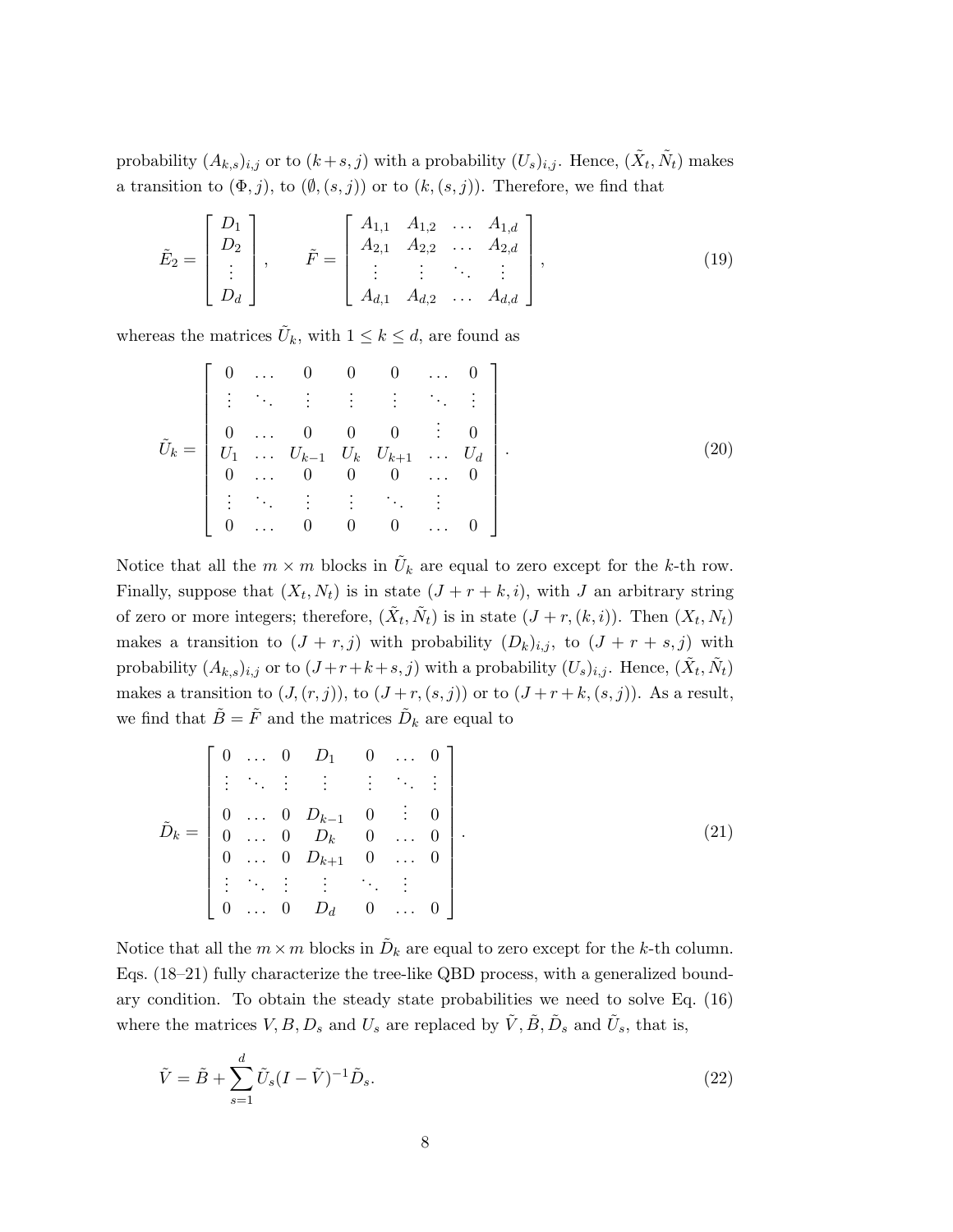We can resolve this equation by means of Eq.  $(17)$ . From the probabilistic interpretation of  $\tilde{V}$ , or from Eq. (22) and the structural properties of  $\tilde{D}_s$  and  $\tilde{U}_s$ , it should be clear that  $\tilde{V}$  can be written as

$$
\tilde{V} = \begin{bmatrix}\n\tilde{V}_1 & A_{1,2} & \dots & A_{1,d-1} & A_{1,d} \\
A_{2,1} & \tilde{V}_2 & \dots & A_{2,d-1} & A_{2,d} \\
\vdots & \vdots & \ddots & \vdots & \vdots \\
A_{d-1,1} & A_{d-1,2} & \dots & \tilde{V}_{d-1,d-1} & A_{d-1,d} \\
A_{d,1} & A_{d,2} & \dots & A_{d,d-1} & \tilde{V}_d\n\end{bmatrix},
$$
\n(23)

where  $A_{k,s}$  are the A-matrices of  $(X_t, N_t)$ . Moreover, from the probabilistic interpretation of  $\tilde{V}_k$  it should be clear that  $\tilde{V}_k = V_k$ , where  $V_k$ ,  $1 \leq k \leq d$ , are the V-matrices related to the tree structured QBD Markov chain  $(X_t, N_t)$ . As a result Eq. (22) reduces to

$$
\tilde{V}_{k}[N+1] = A_{k,k} + \sum_{s=1}^{d} U_s \left( \sum_{u=1}^{d} \tilde{\Lambda}_{s,u}[N] D_u \right),
$$
\n(24)

where the matrices  $\tilde{\Lambda}_{s,u}[N]$  are found as follows. Define  $\tilde{V}[N]$  as

$$
\tilde{V}[N] = \begin{bmatrix}\n\tilde{V}_1[N] & A_{1,2} & \dots & A_{1,d-1} & A_{1,d} \\
A_{2,1} & \tilde{V}_2[N] & \dots & A_{2,d-1} & A_{2,d} \\
\vdots & \vdots & \ddots & \vdots & \vdots \\
A_{d-1,1} & A_{d-1,2} & \dots & \tilde{V}_{d-1,d-1}[N] & A_{d-1,d} \\
A_{d,1} & A_{d,2} & \dots & A_{d-1,d} & \tilde{V}_d[N]\n\end{bmatrix},
$$
\n(25)

then  $\tilde{\Lambda}_{k,s}[N]$  is the  $m \times m$  matrix found on the k-th row and the s-th column of  $(I - \tilde{V}[N])^{-1}$ . Next, we will prove that  $\tilde{\Lambda}_{k,s}[N] = \Lambda_{k,s}[N]$ , where  $\Lambda_{k,s}[N]$  are the A-matrices of  $(X_t, N_t)$  defined by Eqs. (7-11). Thus, Eqs. (7-11)—these equation were obtained by Yeung and Alfa [1] based on their probabilistic interpretation describe how to obtain an explicit expression for the inverse of  $I - \tilde{V}$  in terms of  $A_{k,s}$  and  $\tilde{V}_k[N]$ . We start by considering two special cases.

## 4.1 NO TRANSITIONS BETWEEN SIBLING NODES

Suppose that  $(X_t, N_t)$  does not allow transitions between sibling nodes, that is,  $A_{k,s} = 0$  for  $k \neq s$ . As noted in Section 2.1, Eq. (6) reduces to Eq. (12). Moreover,  $\dot{V}$ , defined in Eq. (25), is a block diagonal matrix; therefore, Eq. (24), obviously reduces to Eq. (12). As a result, we find that  $V_k[N] = \tilde{V}_k[N]$ .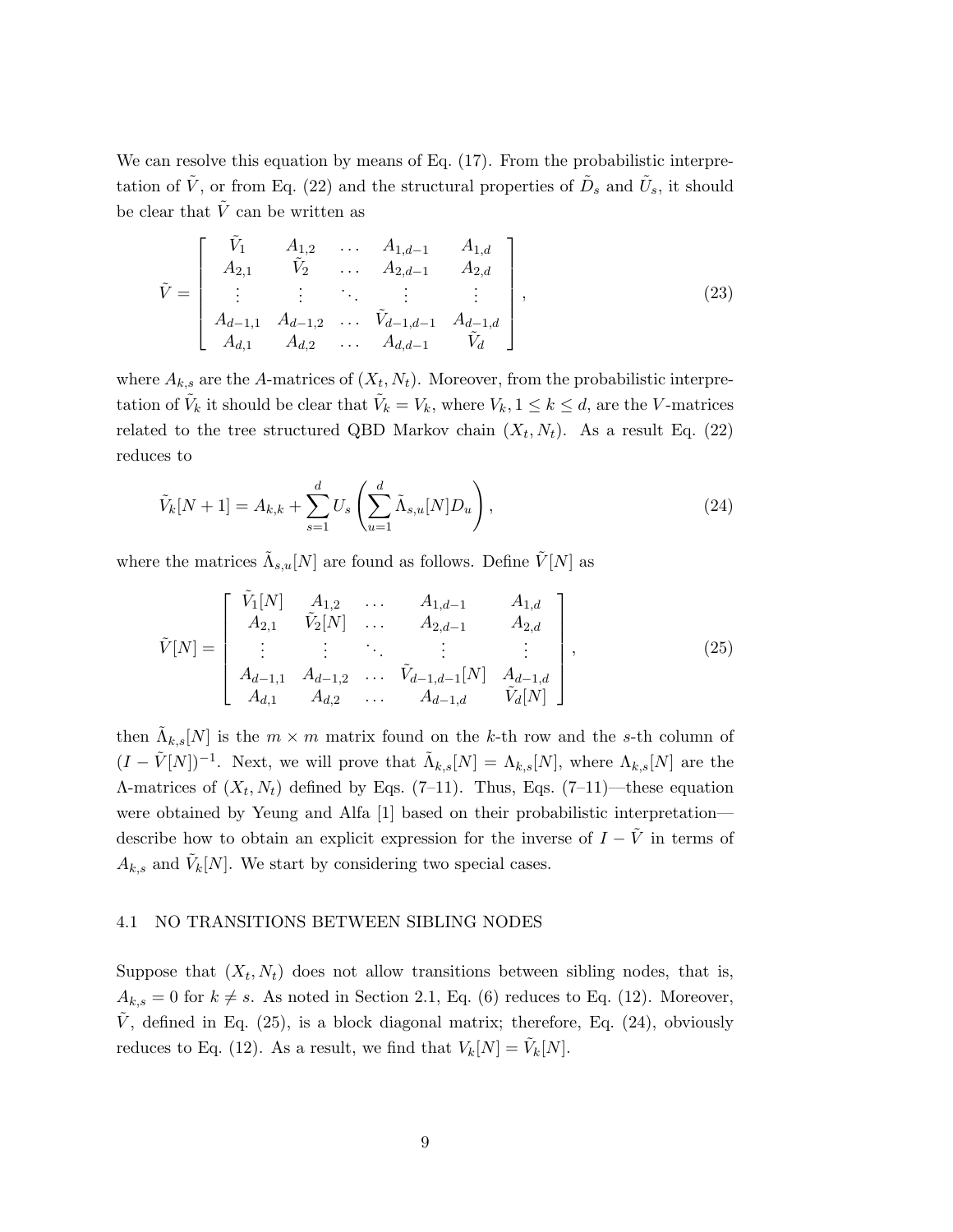#### 4.2 THE CASE  $d = 2$

Suppose that each node of  $(X_t, N_t)$  has two child nodes, that is,  $d = 2$ . In this case one finds, by means of Eqs.  $(7-11)$ , that

$$
\Lambda[N] = \begin{bmatrix} \Lambda_{1,1}[N] & \Lambda_{1,2}[N] \\ \Lambda_{2,1}[N] & \Lambda_{2,2}[N] \end{bmatrix} =
$$
  
\n
$$
\begin{bmatrix} T_1[N][I - A_{1,2}T_2[N]A_{2,1}T_1[N]]^{-1} & T_1[N]A_{1,2}\Lambda_{2,2}[N] \\ T_2[N]A_{2,1}\Lambda_{1,1}[N] & T_2[N][I - A_{2,1}T_1[N]A_{1,2}T_2[N]]^{-1} \end{bmatrix}.
$$

It is easily checked that  $(I - \tilde{V}[N]) \Lambda[N] = I$ ; hence,  $V_k[N] = \tilde{V}_k[N]$ .

## 4.3 THE GENERAL CASE

The easiest way to prove the general case is to use the probabilistic interpretation of the  $\Gamma_{r,t,s}^{\text{O}\cup\mathcal{K}}[N]$  and  $\Lambda_{k,s}[N]$  matrices. In this section we present an algebraic proof. Because  $V_k[0] = \tilde{V}_k[0]$ , it is sufficient to prove that

$$
\begin{bmatrix}\nT_1[N]^{-1} & -A_{1,2} & \cdots & -A_{1,d} \\
-A_{2,1} & T_2[N]^{-1} & \cdots & -A_{2,d} \\
\vdots & \vdots & \ddots & \vdots \\
-A_{d,1} & -A_{d,2} & \cdots & T_d[N]^{-1}\n\end{bmatrix}\n\begin{bmatrix}\n\Lambda_{1,1}[N] & \Lambda_{1,2}[N] & \cdots & \Lambda_{1,d}[N] \\
\Lambda_{2,1}[N] & \Lambda_{2,2}[N] & \cdots & \Lambda_{2,d}[N] \\
\vdots & \vdots & \ddots & \vdots \\
\Lambda_{d,1}[N] & \Lambda_{d,2}[N] & \cdots & \Lambda_{d,d}[N]\n\end{bmatrix} = I,
$$
\n(26)

where I is the  $md \times md$  unity matrix and the matrices  $T_k[N]$  and  $\Lambda_{k,s}[N]$  were defined in Section 2.1.

**LEMMA 1.** Equation (26) is satisfied if

$$
\sum_{v \neq s} \Gamma_{i,v,s}^{0 \cup s}[N] = T_i[N] \left[ A_{i,s} + \sum_{u \neq i,s} A_{i,u} \left( \sum_{v \neq s} \Gamma_{u,v,s}^{0 \cup s}[N] \right) \right],
$$
\n
$$
i \neq s.
$$
\n(27)

for  $i =$ 

*Proof.* Let  $k \neq s$  and premultiply (27) by  $A_{k,i}$ , take the sum over  $i \neq k, s$ , postmultiply by  $\Lambda_{s,s}[N]$  and add  $A_{k,s}\Lambda_{s,s}[N]$  to find that

$$
\left[A_{k,s} + \sum_{i \neq k,s} A_{k,i} \left(\sum_{v \neq s} \Gamma_{i,v,s}^{0\cup s}[N]\right) \right] \Lambda_{s,s}[N] =
$$
\n
$$
A_{k,s} \Lambda_{s,s}[N] + \sum_{i \neq k,s} A_{k,i} T_i[N] \left[A_{i,s} + \sum_{u \neq i,s} A_{i,u} \left(\sum_{v \neq s} \Gamma_{u,v,s}^{0\cup s}[N]\right) \right] \Lambda_{s,s}[N].
$$
\n(28)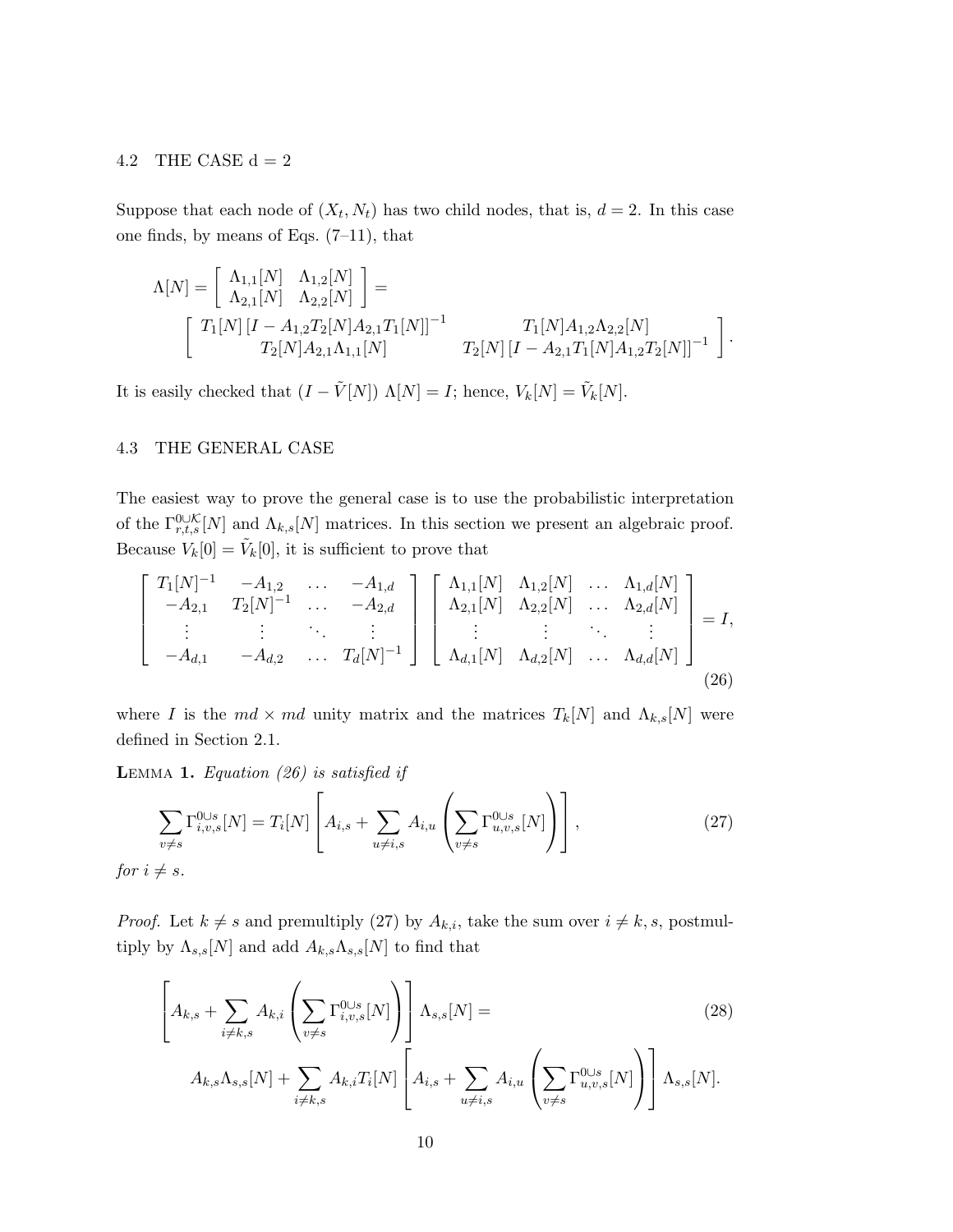By means of Eq. (8) we can rewrite this as

$$
T_k[N]^{-1}\Lambda_{k,s}[N] = A_{k,s}\Lambda_{s,s}[N] + \sum_{i \neq k,s} A_{k,i}\Lambda_{i,s}[N].
$$
\n(29)

This proves that the k-th row multiplied by the s-th column of Eq.  $(26)$  is zero for  $k \neq s$ . For  $k = s$ , we premultiply (27) by  $A_{s,i}$ , sum over  $i \neq s$ , postmultiply by  $-T_s[N]$  and add I, the  $m \times m$  unity matrix, to find that

$$
\left[I - \sum_{i \neq s} A_{s,i} \left(\sum_{v \neq s} \Gamma_{i,v,s}^{0 \cup s}[N]\right) T_s[N]\right] =
$$
\n
$$
I - \sum_{i \neq s} A_{s,i} T_i[N] \left[A_{i,s} + \sum_{u \neq i,s} A_{i,u} \left(\sum_{v \neq s} \Gamma_{u,v,s}^{0 \cup s}[N]\right) T_s[N].
$$
\n(30)

Using Eqs.  $(7)$  and  $(8)$ , Eq.  $(30)$  can be written as

$$
I = T_s[N]^{-1} \Lambda_{s,s}[N] - \sum_{i \neq s} A_{s,i} \Lambda_{i,s}[N].
$$
\n(31)

 $\Box$ 

This completes the proof of this lemma.

Let  $\mathcal{K} \subseteq \{1, \ldots, d\}$  and denote  $|\mathcal{K}|$  as the number of elements in the set  $\mathcal{K}$ , then we have the following lemma:

LEMMA 2. Let  $\mathcal{K} \subseteq \{1, ..., d\} \setminus \{i\}$ , with  $1 \leq |\mathcal{K}| \leq d-1$ , then

$$
\sum_{v \notin \mathcal{K}} \Gamma_{i,v,s}^{0 \cup \mathcal{K}}[N] = T_i[N] \left[ A_{i,s} + \sum_{u \notin \mathcal{K} \cup i} A_{i,u} \left( \sum_{v \notin \mathcal{K}} \Gamma_{u,v,s}^{0 \cup \mathcal{K}}[N] \right) \right],
$$
\n(32)

where  $s \in \mathcal{K}$ .

*Proof.* We use backward induction on the size  $|\mathcal{K}|$  of the set K. Let  $|\mathcal{K}| = d - 1$ ; hence,  $\mathcal{K} = \{1, ..., d\} \setminus \{i\}$ . For such a set  $\mathcal{K}$ , in view of Eq. (11), Eq. (32) reduces to

$$
\Gamma_{i,i,s}^{\text{O}\cup\mathcal{K}}[N] = T_i[N]A_{i,s}.\tag{33}
$$

Suppose that Eq. (32) is valid for any set K with  $|K| > n \ge 1$ . We now show that Eq. (32) is valid for any set K with  $|K| = n$ . By means of Eq. (10) we have

$$
\sum_{v \notin \mathcal{K} \cup i} \Gamma_{i,v,s}^{0 \cup \mathcal{K}}[N] = \sum_{v \notin \mathcal{K} \cup i} T_i[N] \left[ A_{i,v} + \sum_{u \notin \mathcal{K} \cup i \cup v} A_{i,u} \left( \sum_{t \notin \mathcal{K} \cup v} \Gamma_{u,t,v}^{0 \cup \mathcal{K} \cup v}[N] \right) \right] \Gamma_{v,v,s}^{0 \cup \mathcal{K}}[N].
$$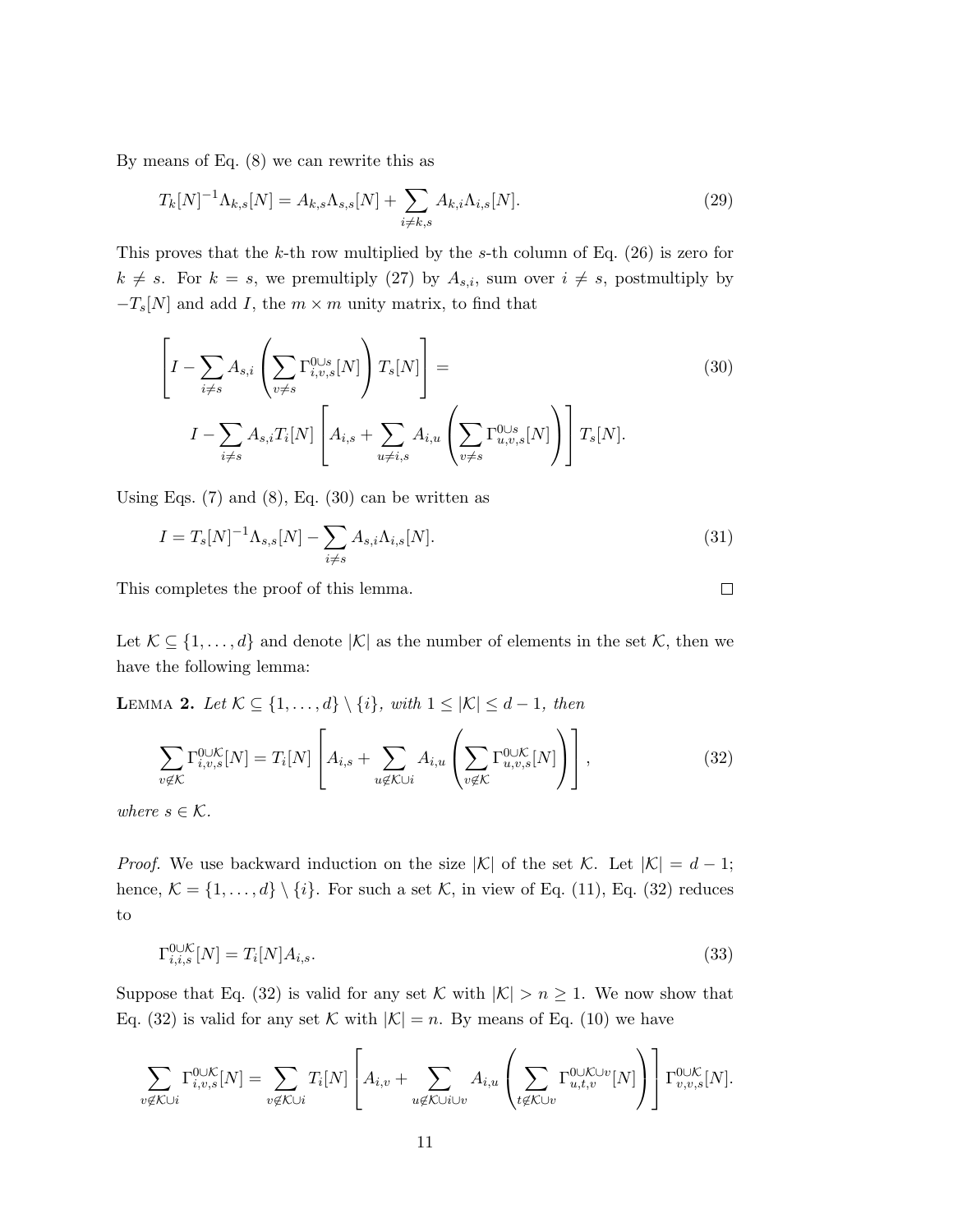The size of  $\mathcal{K}_1$ , defined as  $\mathcal{K} \cup v$ , is  $n+1$ ; therefore, we find, for  $u \notin \mathcal{K}_1$ , by induction that

$$
\left(\sum_{t \notin K \cup v} \Gamma_{u,t,v}^{0 \cup K \cup v}[N]\right) \Gamma_{v,v,s}^{0 \cup K}[N]
$$
\n
$$
= T_u[N] \left[A_{u,v} + \sum_{w \notin K \cup u \cup v} A_{u,w} \left(\sum_{x \notin K \cup v} \Gamma_{w,x,v}^{0 \cup K \cup v}[N]\right) \right] \Gamma_{v,v,s}^{0 \cup K}[N]
$$
\n
$$
= \Gamma_{u,v,s}^{0 \cup K}[N],
$$
\n(35)

where the second equality follows from Eq. (10). If we combine Eq. (34) with Eq.  $(35)$ , we obtain

$$
\sum_{v \notin K \cup i} \Gamma_{i,v,s}^{\text{OUK}}[N] = \sum_{v \notin K \cup i} T_i[N] \left[ A_{i,v} \Gamma_{v,v,s}^{\text{OUK}}[N] + \sum_{u \notin K \cup i \cup v} A_{i,u} \Gamma_{u,v,s}^{\text{OUK}}[N] \right]
$$
  
\n
$$
= T_i[N] \sum_{v \notin K \cup i} \sum_{u \notin K \cup i} A_{i,u} \Gamma_{u,v,s}^{\text{OUK}}[N]
$$
  
\n
$$
= T_i[N] \sum_{u \notin K \cup i} A_{i,u} \sum_{v \notin K \cup i} \Gamma_{u,v,s}^{\text{OUK}}[N] - T_i[N] \sum_{u \notin K \cup i} A_{i,u} \Gamma_{u,i,s}^{\text{OUK}}[N].
$$

Therefore, Eq. (32) is fulfilled if

$$
\Gamma_{i,i,s}^{\text{O}\cup\mathcal{K}}[N] = T_i[N]A_{i,s} + T_i[N] \sum_{u \notin \mathcal{K}\cup i} A_{i,u} \Gamma_{u,i,s}^{\text{O}\cup\mathcal{K}}[N].
$$
\n(36)

Using Eq. (35), this is equivalent with

$$
\Gamma_{i,i,s}^{\text{ouK}}[N] = T_i[N]A_{i,s} + T_i[N] \sum_{u \notin \mathcal{K} \cup i} A_{i,u} \sum_{t \notin \mathcal{K} \cup i} \Gamma_{u,t,i}^{\text{ouK}}[N] \Gamma_{i,i,s}^{\text{ouK}}[N]. \tag{37}
$$

Next, we define  $\Upsilon_i^{0\cup\mathcal{K}}[N] = \sum_{u \notin \mathcal{K} \cup i} A_{i,u} \sum_{t \notin \mathcal{K} \cup i} \Gamma_{u,t,i}^{0\cup\mathcal{K} \cup i}[N]$  and rewrite Eq. (37) as

$$
T_i[N]^{-1} \Gamma_{i,i,s}^{\text{OUK}}[N] = A_{i,s} + \Upsilon_i^{\text{OUK}}[N] \Gamma_{i,i,s}^{\text{OUK}}[N]. \tag{38}
$$

By means of Eq. (9) we find

$$
\left[I - \Upsilon_i^{0 \cup K}[N]T_i[N]\right]^{-1} A_{i,s} = A_{i,s} + \Upsilon_i^{0 \cup K}[N]T_i[N] \left[I - \Upsilon_i^{0 \cup K}[N]T_i[N]\right]^{-1} A_{i,s},\tag{39}
$$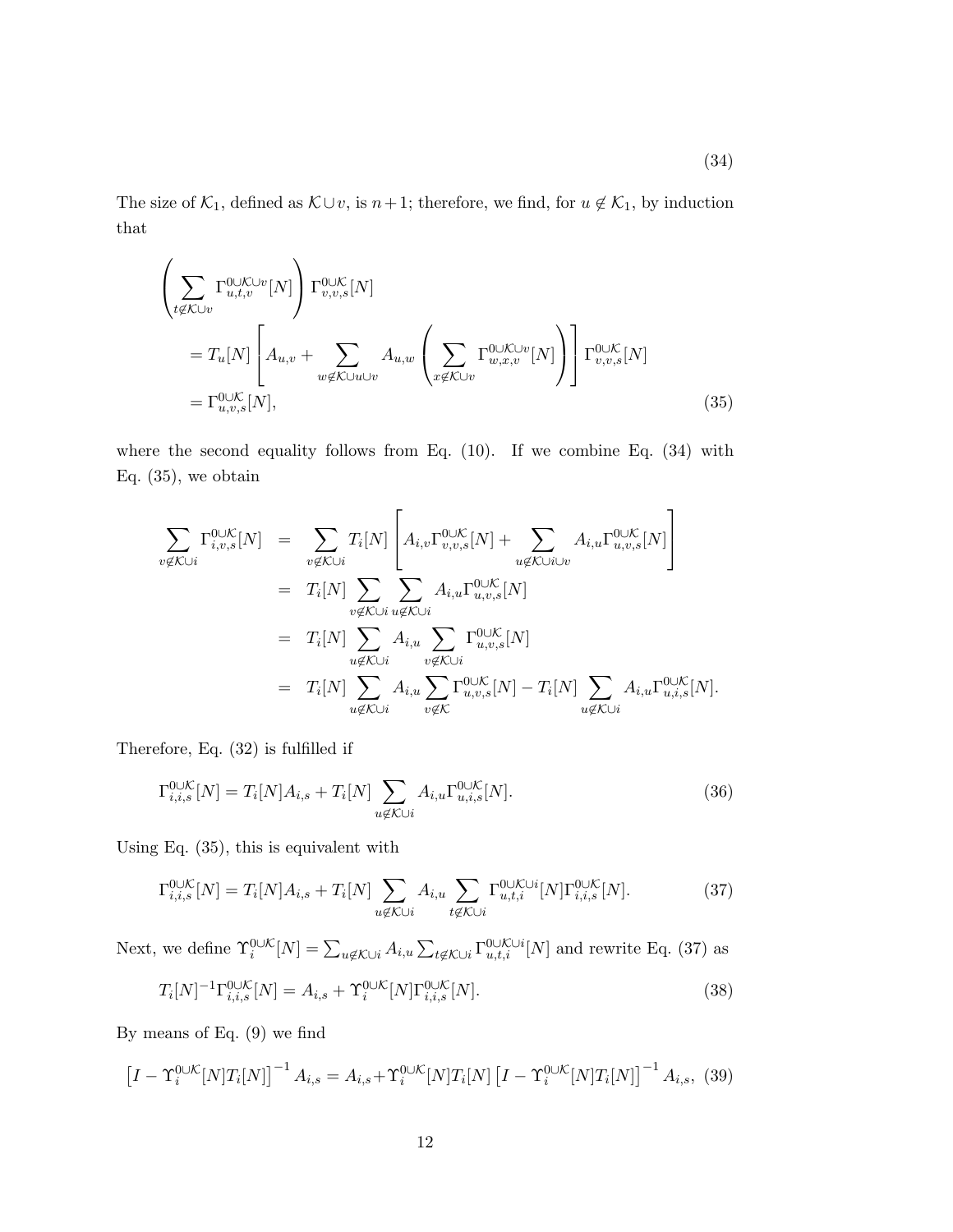and this equation is equivalent to

$$
I = \left[I - \Upsilon_i^{0 \cup \mathcal{K}}[N]T_i[N]\right] + \Upsilon_i^{0 \cup \mathcal{K}}[N]T_i[N].\tag{40}
$$

 $\Box$ 

This completes the proof of this lemma.

If we combine this lemma for  $\mathcal{K} = \{s\}$  with Lemma 1 we obtain the following theorem.

**THEOREM 1.** The matrices  $V_k[N]$  obtained through Eqs. (6–11) are equal to the matrices  $\tilde{V}_k[N]$  obtained through Eqs. (24-25), that is,  $\Lambda_{k,s}[N] = \tilde{\Lambda}_{k,s}[N]$  for all  $N \geq 0$ .

If we use Eq. (24–25) to obtain the matrices  $V_k[N+1]$  from  $V_k[N]$ , we need approximately  $O(m^3d^3)$  floating point multiplications, a significant improvement, for d large, over Eqs. (6–11) that require at least  $O(m^3d^32^d)$  multiplications. Recall that  $O(m^3d^32^d)$  was a rough underestimation of the actual number of multiplications required to perform (6-11).

We end this section by considering the following special case. Suppose that the tree structure QBD Markov chain  $(X_t, N_t)$  allows transitions between sibling nodes  $J + k$ and  $J + s$  if  $k \geq s$ , that is,  $A_{k,s} = 0$  if  $k < s$ . Such a Markov chain was presented in [7] in order to analyze the modified binary CTM algorithm (in this paper we reduced the chain to a tree-like QBD process based on the specific characteristics of the application). Obviously, the matrices  $\tilde{V}$  and  $\tilde{V}[N]$  are lower triangular block matrices, therefore, their inverse can be calculated by  $O(m^3d^2)$  multiplications.

# 5 STRUCTURAL PROPERTIES OF THE  $\tilde{G}_k$  AND  $\tilde{R}_k$  MATRICES

In this section we study the structure of the  $\tilde{G}_k$  and  $\tilde{R}_k$  matrices related to the Markov chain  $(\tilde{X}_t, \tilde{N}_t)$ . Yeung and Alfa [1, Section 6.1] have shown that  $\tilde{G}_k =$  $(I - \tilde{V}_k)\tilde{D}_k$ . As a result of Eq. (21), we find that the matrix  $\tilde{G}_k$  is zero except for the  $k$ -th block column. Moreover, because of Theorem 1 and Eq.  $(14)$  we find

$$
\tilde{G}_k = \begin{bmatrix} 0 & \dots & 0 & G_1 & 0 & \dots & 0 \\ \vdots & \ddots & \vdots & \vdots & \vdots & \ddots & \vdots \\ 0 & \dots & 0 & G_k & 0 & \dots & 0 \\ \vdots & \ddots & \vdots & \vdots & \vdots & \ddots & \vdots \\ 0 & \dots & 0 & G_d & 0 & \dots & 0 \end{bmatrix},
$$
\n(41)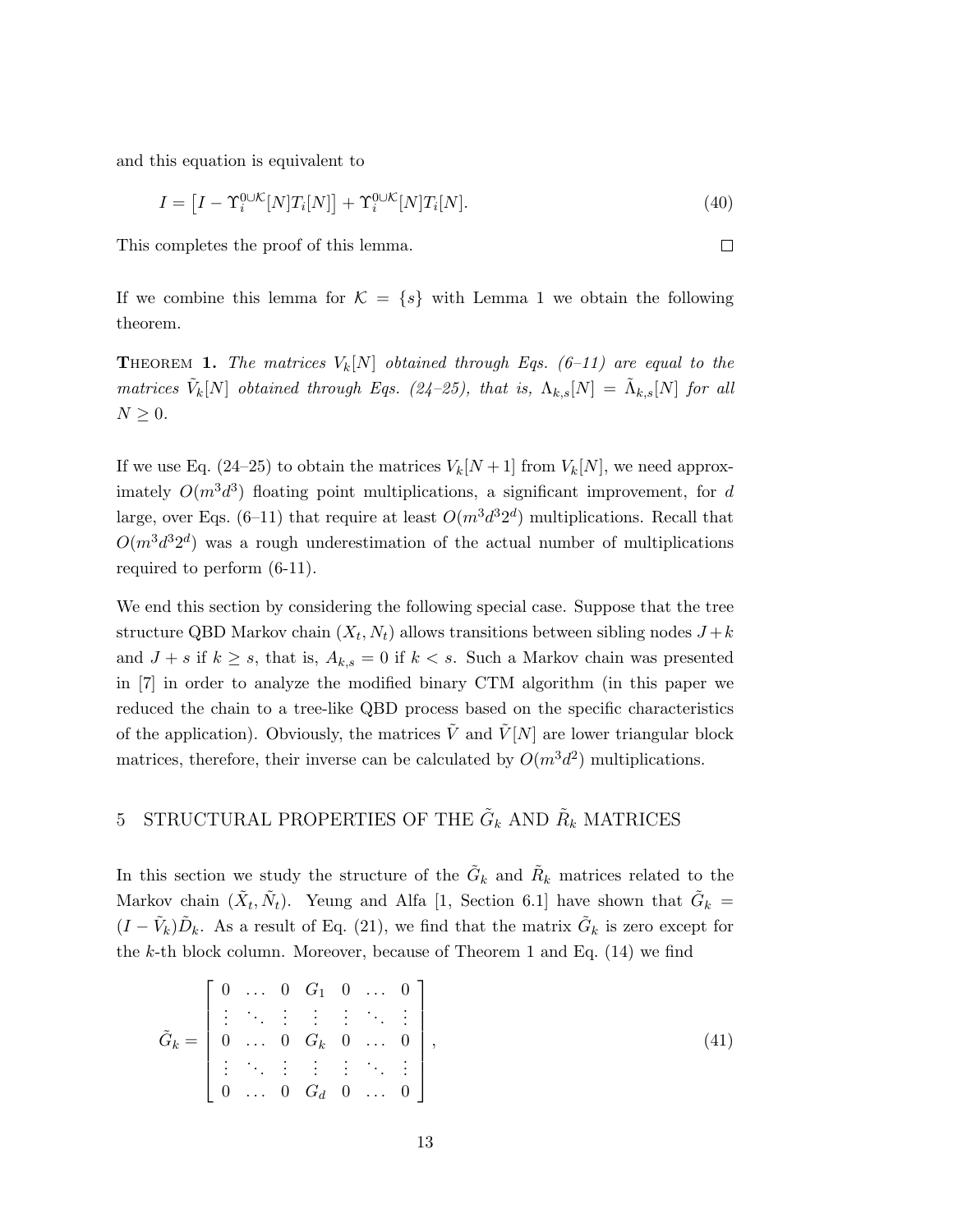where  $G_i$  are the G-matrices related to the Markov chain  $(X_t, N_t)$ . Similarly we find

$$
\tilde{R}_k = \begin{bmatrix}\n0 & \dots & 0 & 0 & 0 & \dots & 0 \\
\vdots & \ddots & \vdots & \vdots & \vdots & \ddots & \vdots \\
R_1 & \dots & R_{k-1} & R_k & R_{k+1} & \dots & R_d \\
\vdots & \ddots & \vdots & \vdots & \vdots & \ddots & \vdots \\
0 & \dots & 0 & 0 & 0 & \dots & 0\n\end{bmatrix},
$$
\n(42)

where  $R_i$  are the R-matrices related to the Markov chain  $(X_t, N_t)$ .

# 6 NUMERICAL EXAMPLES

In this section we provide some numerical examples to indicate that calculating the  $R_k$  matrices from the  $V_k$  matrices, that is, using Eq. (14), might be much more efficient compared to applying Eq. (13) where the matrices  $R_k$  are found without first retrieving the  $V_k$  matrices.

We consider the same application as Yeung and Alfa in [1]. Consider a preemptive resume Last Come First Served MAP/PH/1 queue in continuous time. The arrival process is described by two sub-generator matrices  $F_0$  and  $F_1$  with dimensions m. The service times follow a d dimensional phase type distribution represented by  $(\beta, S)$ , with  $S_0 = -Se$ . A customer whose service is preempted at phase j will resume his service at phase j when it reenters the service system. This queue can be modeled by a tree structured QBD Markov chain characterized by the matrices  $F, D_k, U_k, A_{k,s}$  as indicated in [1]. Next, we consider 12 numerical examples, six with  $d = 3$  and six with  $d = 6$ . For each of these examples we calculate the  $R_k$ matrices following two different approaches (a comparison with similar results can be conducted for the  $G_k$  matrices). First, we compute  $R_k$ , for  $k = 1, \ldots, k$ , by means of Eq. (13). Second, we reduce the tree structured QBD Markov chain to a tree-like QBD Markov process and apply Eq. (24) —this equation was proven to be equivalent to Eq. (6). When we compare both methods we will refer to the number of iterations required. It should be noted however that each iteration of Eq. (24) requires d times as many floating point multiplications as Eq.  $(13)$ .

For  $d = 3$ , we define  $\beta = [0.1 \ 0.3 \ 0.6]$ ,  $m = 2$  and the matrices S,  $F_0$  and  $F_1$  as follows:

$$
S = \begin{bmatrix} -5 & 0.5 & 1 \\ 0.2 & -4/q & 0.1 \\ 0.1 & 0 & -4/q \end{bmatrix}, \quad F_0 = \begin{bmatrix} -5 & 5-3/q \\ 4-3/q & -4 \end{bmatrix} \quad F_1 = \begin{bmatrix} 1.5/q & 1.5/q \\ 2/q & 1/q \end{bmatrix}.
$$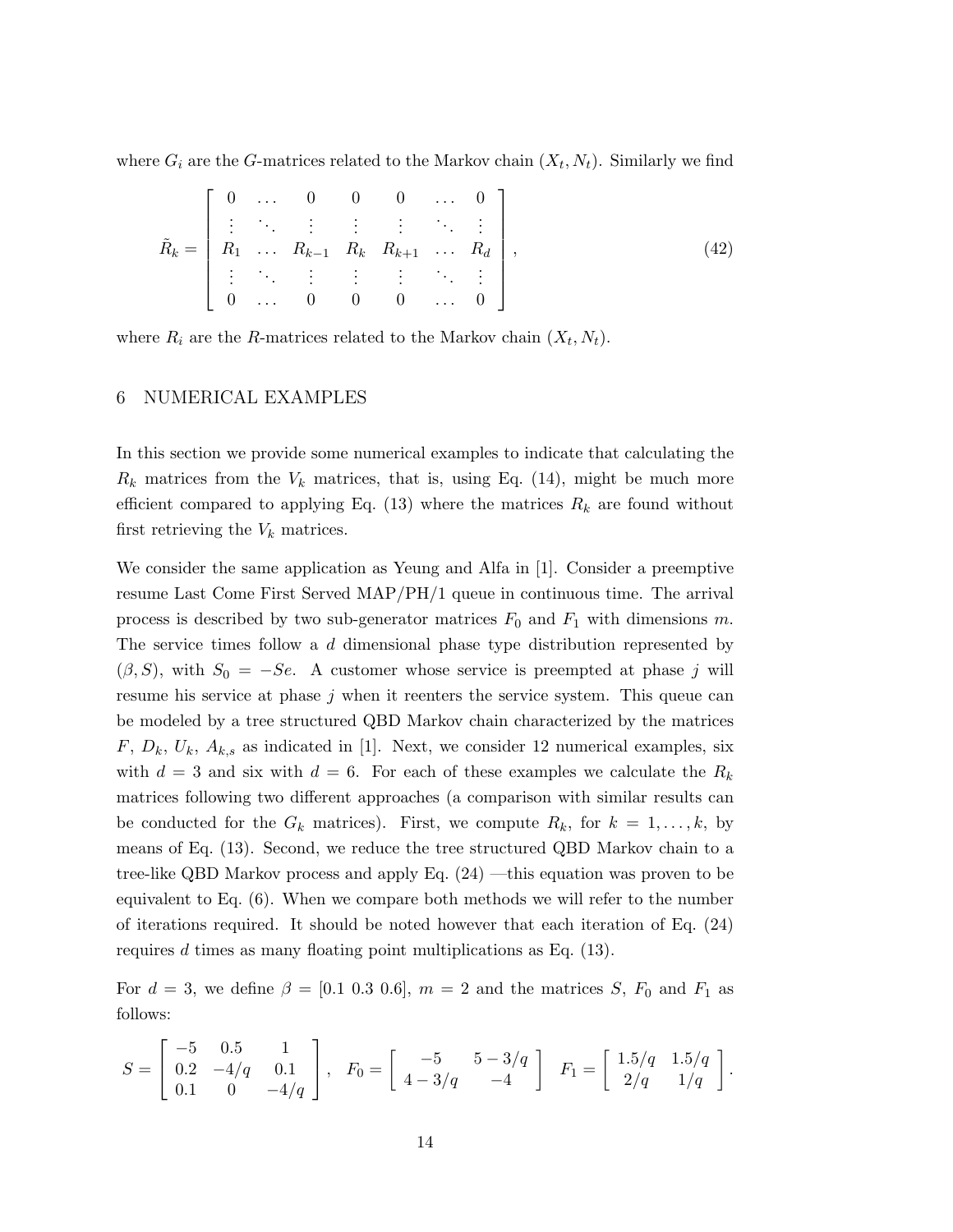|    | $d=3$       |     | $d=6$             |     |
|----|-------------|-----|-------------------|-----|
| q  | (13)<br>Eq. | Eq. | <i>Eq.</i> $(13)$ | Eq. |
| 1  | 232         | 84  | 192               | 71  |
| 2  | 424         | 75  | 313               | 56  |
| 4  | 902         | 77  | 686               | 56  |
| 6  | 1539        | 85  | 1263              | 65  |
| 8  | 2439        | 98  | 2268              | 83  |
| 10 | 3823        | 120 | 4508              | 125 |

Table 1: Number of Iterations required

The six examples are obtained by setting  $q = 1, 2, 4, 6, 8$  and 10. A higher value of q results in a longer service time and in a smaller arrival rate. For each of the six examples we have a stable queue. For  $d = 6$ , we use the same arrival process as with  $d = 3$ . We define  $\beta = [0.1 \ 0.1 \ 0.1 \ 0.15 \ 0.25 \ 0.3]$  and the matrix S as

$$
S = \left[ \begin{array}{cccccc} -5 & 0.3 & 0.2 & 0 & 0.5 & 0.5 \\ 0.05 & -4/q & 0.1 & 0.05 & 0 & 0.1 \\ 0.05 & 0 & -4/q & 0.03 & 0.02 & 0 \\ 0.02 & 0.05 & 0.05 & -5 & 0.1 & 0.5 \\ 0.01 & 0 & 0.05 & 0.04 & -5/q & 0.01 \\ 0 & 0.05 & 0.05 & 0.1 & 0.1 & -4/q \end{array} \right]
$$

Again, six examples are obtained by setting  $q = 1, 2, 4, 6, 8$  and 10. The influence of  $q$  on the queue is the same as before. The results are presented in Table 1, using the following stopping criterion:

$$
f\left(\sum_{k=1}^{d} V_k[N+1] - \sum_{k=1}^{d} V_k[N]\right) < 10^{-10},\tag{43}
$$

.

where  $f(X)$  denotes the sum of all the entries of a matrix X.

The results in Table 1 are not difficult to explain. It should be clear from Eq. (13), that the  $(i, v)$ -th element of the matrix  $R_k[N]$ , found by Eq. (13), holds the expected number of visits to state  $(J + k, v)$  given that  $(X_0, N_0) = (J, i)$  before visiting the node J again and this by means of a path of length N or less. Whereas, the  $(i, v)$ -th element of  $R_k[N]$ , found by Eq. (24), also holds the expected number of visits to the state  $(J + k, v)$  given that  $(X_0, N_0) = (J, i)$  before visiting the node J again, but this time by means of a path of arbitrary length that only uses the levels  $|J| + 1$ to  $|J| + N + 1$  (see [1, 3]). Thus, the number of iterations required by Eq. (24) is always smaller. Moreover, as the transitions between sibling nodes become more frequent, the difference between the number of iterations required by both algorithms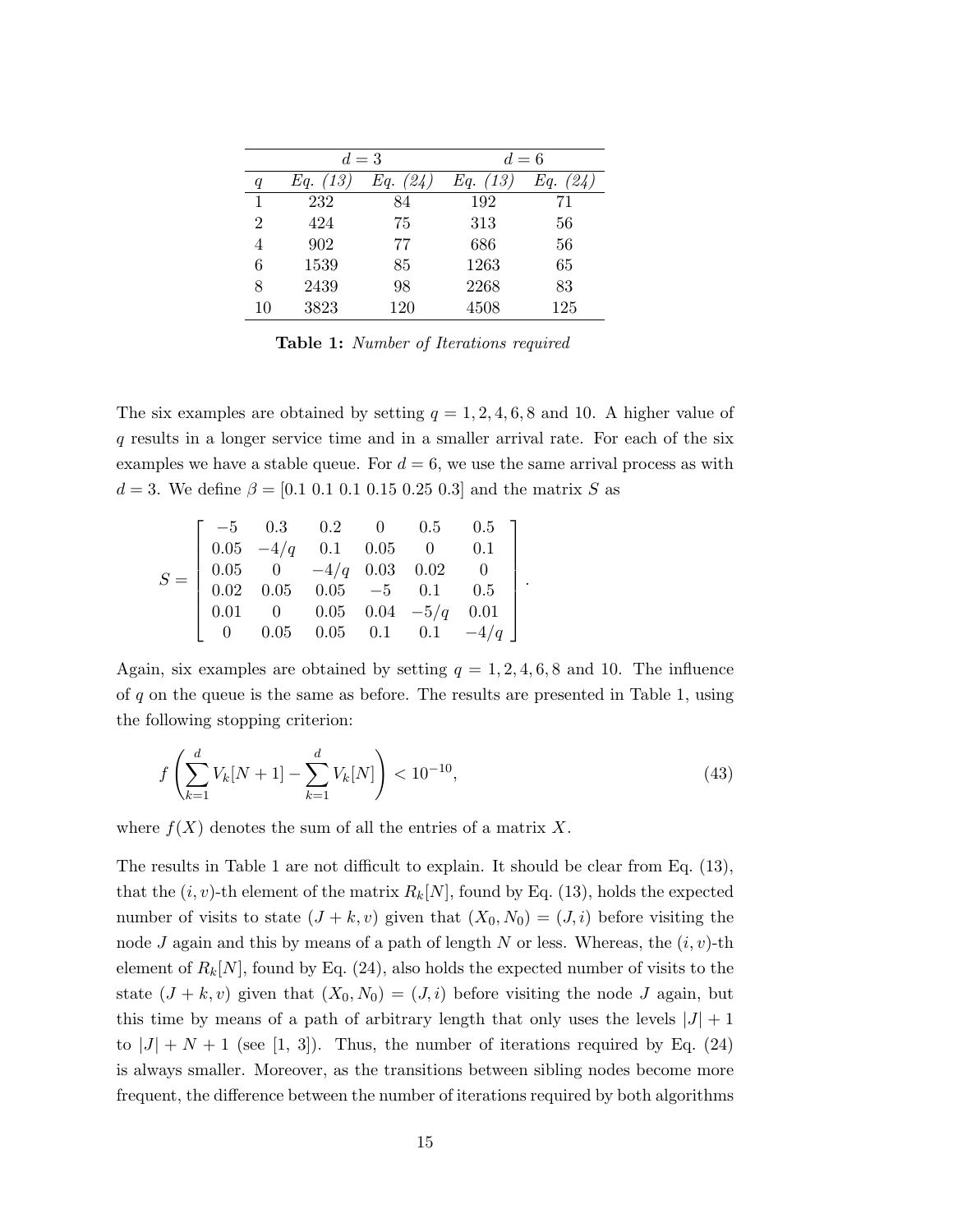increases. In our numerical example, we noticed that increasing  $q$  results in fewer arrivals, but longer service times. Thus, the number of transitions between sibling nodes increases significantly when  $q$  increases. This explains the results in Table 1. In conclusion, whenever an application has a high number of transitions between sibling nodes, compared to the number of transitions to parent or child nodes, it is more efficient to calculate the  $R_k$  matrices by means of the  $V_k$  matrices.

## 7 CONCLUSIONS

In this paper we have shown that an arbitrary tree structured QBD Markov chain can easily be embedded in a tree-like QBD process with a special structure. Moreover, we presented an algebraic proof that applying the natural fixed point iteration (FPI) to the nonlinear matrix equation  $V = B + \sum_{s=1}^{d} U_s (I - V)^{-1} D_s$  that solves the tree-like QBD process, is equivalent to the more complicated iterative algorithm presented by Yeung and Alfa [1]. Thus, Eqs. (22), (23), (28) and (29) presented in [1] are equivalent to calculating the inverse of a matrix. Apart from the FPI method, Bini, Latouche and Meini [3] have developed two more algorithms for the solution of tree-like QBD processes. When combined with the construction presented in this paper they can be used to solve any tree structured QBD Markov process. Finally, we have also shown that for applications that have a high number of transitions between sibling nodes, compared to the number of transitions to parent or child nodes, it is more efficient to calculate the  $R_k$  matrices by means of the  $V_k$  matrices.

# ACKNOWLEDGEMENTS

The first author is a postdoctoral Fellow of the FWO-Flanders. We would like to thank the reviewers for their valuable comments.

### References

- [1] Yeung, R.W.; Alfa, A.S. The quasi-birth-death type markov chain with a tree structure. Stochastic Models, 1999, 15 (4), 639–659.
- [2] Takine, T.; Sengupta, B.; Yeung, R.W. A generalization of the matrix M/G/1 paradigm for markov chains with a tree structure. Stochastic Models, 1995, 11 (3), 411–421.